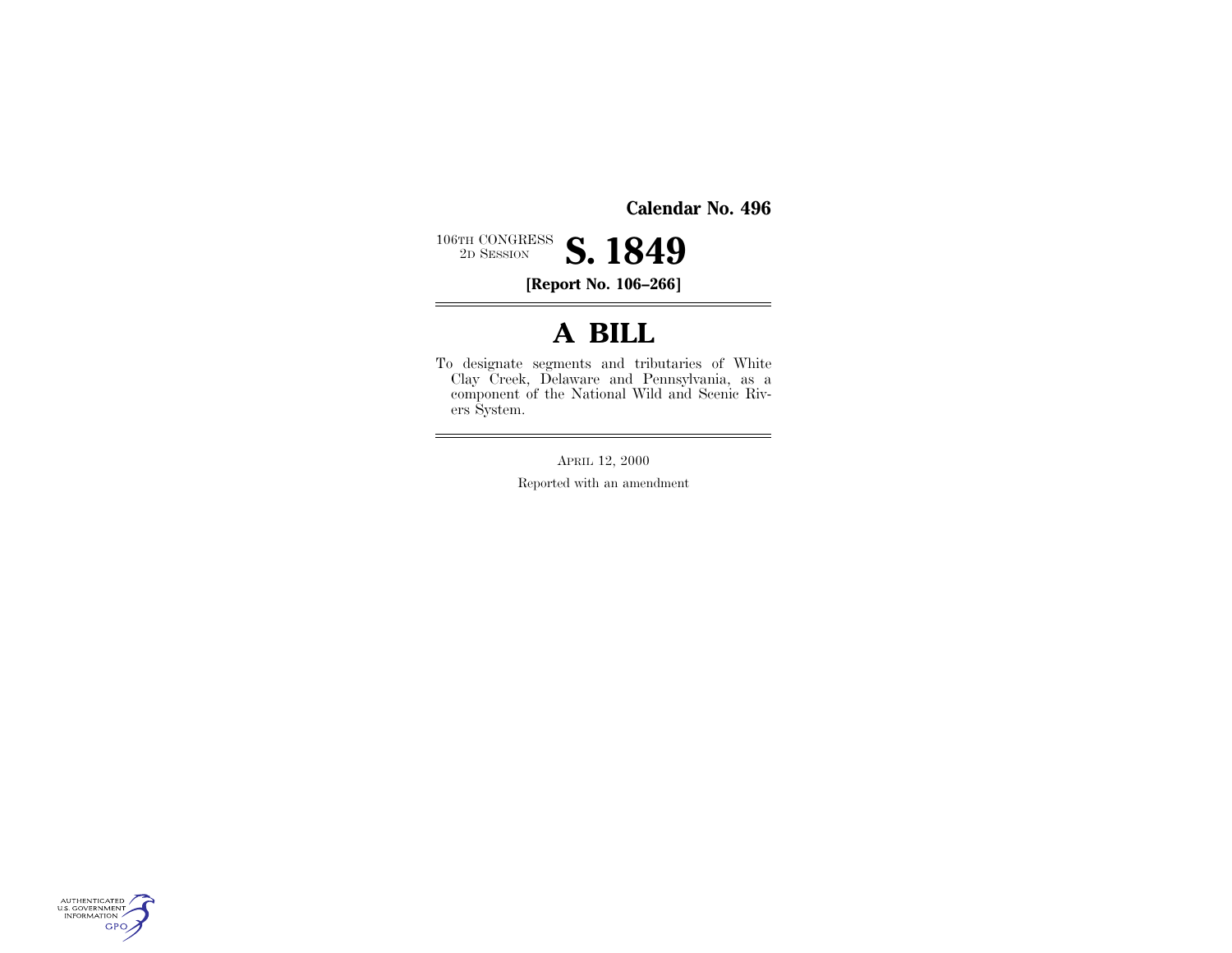## **Calendar No. 496**

106TH CONGRESS<br>2D SESSION



**[Report No. 106–266]**

To designate segments and tributaries of White Clay Creek, Delaware and Pennsylvania, as a component of the National Wild and Scenic Rivers System.

#### IN THE SENATE OF THE UNITED STATES

NOVEMBER 3, 1999

Mr. BIDEN (for himself and Mr. ROTH) introduced the following bill; which was read twice and referred to the Committee on Energy and Natural Resources

APRIL 12, 2000

Reported by Mr. MURKOWSKI, with an amendment

[Strike out all after the enacting clause and insert the part printed in italic]

# **A BILL**

- To designate segments and tributaries of White Clay Creek, Delaware and Pennsylvania, as a component of the National Wild and Scenic Rivers System.
	- 1 *Be it enacted by the Senate and House of Representa-*
	- 2 *tives of the United States of America in Congress assembled,*

#### 3 **SECTION 1. SHORT TITLE.**

- 4 This Act may be cited as the ''White Clay Creek Wild
- 5 and Scenic Rivers System Act''.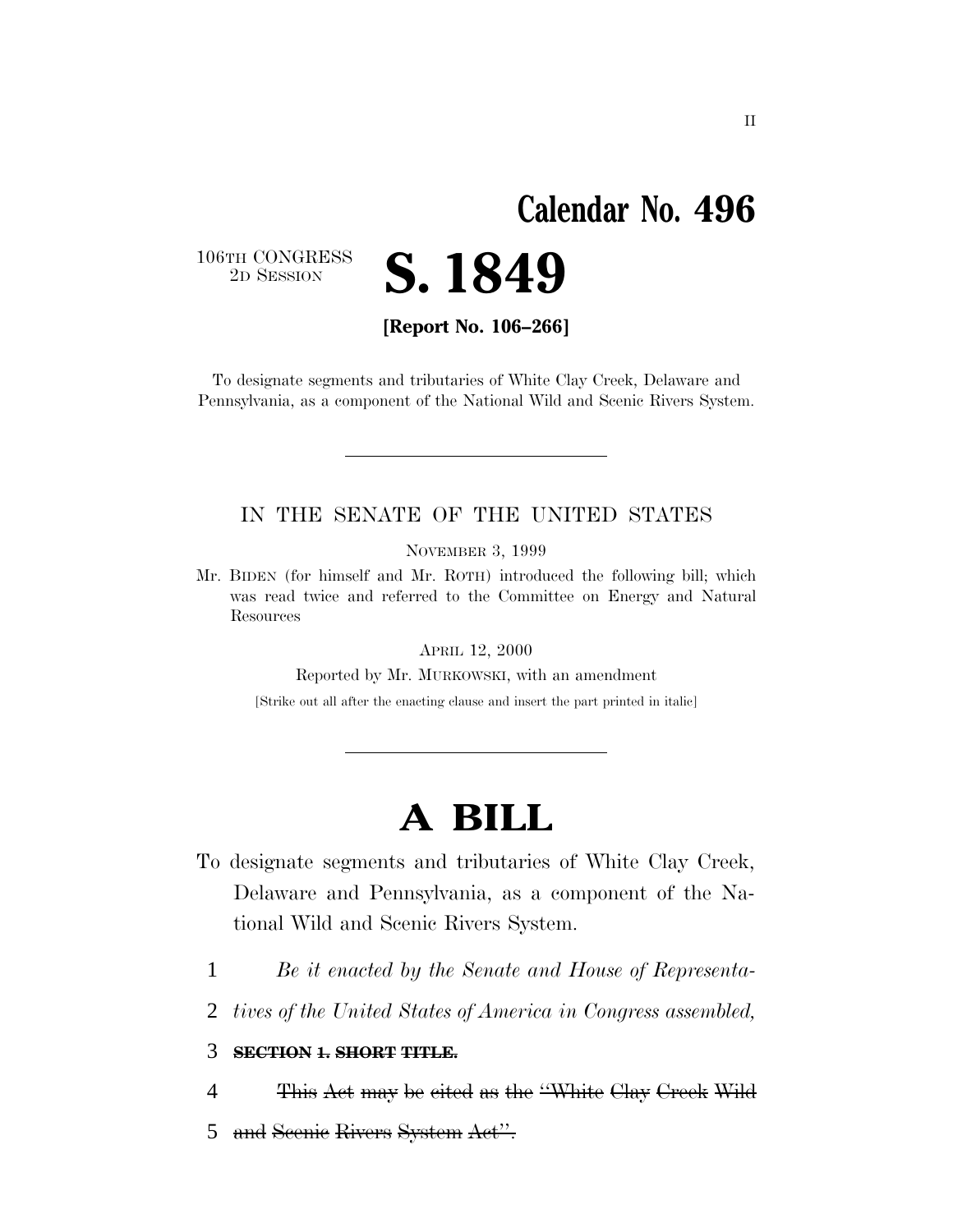#### **SEC. 2. FINDINGS.**

2 Congress finds that

 (1) Public Law 102–215 (105 Stat. 1664) di- rected the Secretary of the Interior, in cooperation and consultation with appropriate State and local governments and affected landowners, to conduct a study of the eligibility and suitability of White Clay Creek, Delaware and Pennsylvania, and the tribu- taries of the creek for inclusion in the National Wild and Scenic Rivers System;

 $\left(2\right)$  as a part of the study described in para- graph (1), the White Clay Creek Study Wild and 13 Seenie Study Task Force and the National Park Service prepared a watershed management plan for the study area entitled ''White Clay Creek and Its Tributaries Watershed Management Plan'', dated May 1998, that establishes goals and actions to en- sure the long-term protection of the outstanding val- ues of, and compatible management of land and 20 water resources associated with, the watershed; and (3) after completion of the study described in paragraph (1), Chester County, Pennsylvania, New Castle County, Delaware, Newark, Delaware, and 12

 Pennsylvania municipalities located within the wa-tershed boundaries passed resolutions that—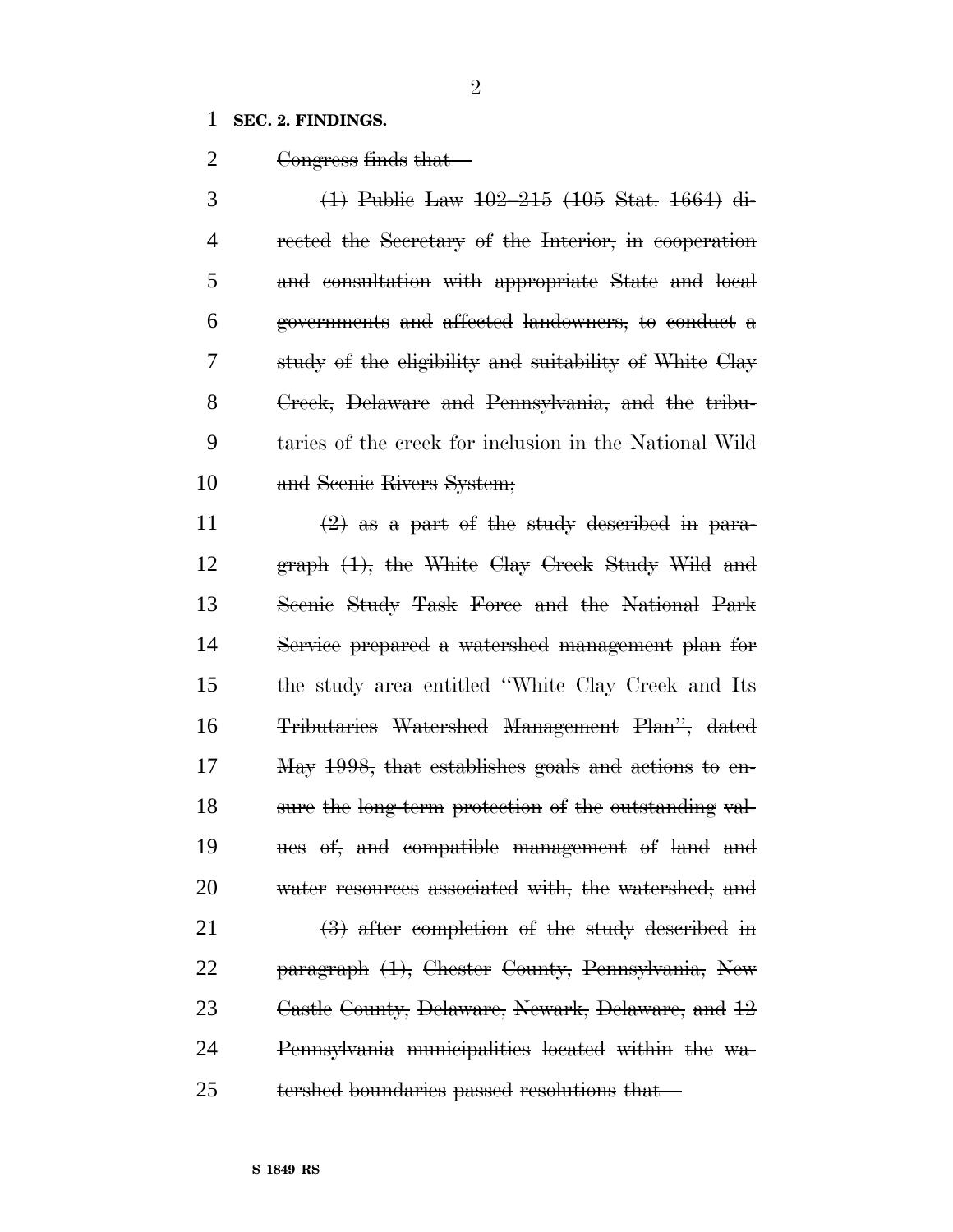| $\mathbf{1}$   | $(A)$ expressed support for the White Clay                  |
|----------------|-------------------------------------------------------------|
| $\overline{2}$ | Creek Watershed Management Plan;                            |
| 3              | (B) expressed agreement to take action to                   |
| 4              | implement the goals of the Plan, and                        |
| 5              | $\Theta$ endorsed the designation of the White              |
| 6              | Clay Creek and the tributaries of the creek for             |
| 7              | inclusion in the National Wild and Scenic Riv-              |
| 8              | ers System.                                                 |
| 9              | SEC. 3. DESIGNATION OF WHITE CLAY CREEK.                    |
| 10             | Section $3(a)$ of the Wild and Seenie Rivers Act $(16)$     |
| 11             | U.S.C. $1274(a)$ is amended by adding at the end the fol-   |
| 12             | lowing:                                                     |
| 13             | "(161) WHITE CLAY CREEK, DELAWARE AND PENN-                 |
| 14             | SYLVANIA.                                                   |
| 15             | $\frac{H(A)}{B}$ SEGMENTS. The 191 miles of river seg-      |
| 16             | ments of White Clay Creek (including tributaries of         |
| 17             | the Creek and all second order tributaries of the           |
| 18             | designated segments) in the States of Delaware and          |
| 19             | Pennsylvania (referred to in this paragraph as the          |
| <b>20</b>      | <del>Creek'), as depicted on the recommended designa-</del> |
| 21             | tion and elassification maps, as follows:                   |
| 22             | $\frac{11}{10}$ 30.8 miles of the east branch, includ-      |
| 23             | ing Trout Run, beginning at the headwaters                  |
| 24             | within West Marlborough township downstream                 |
| 25             | to a point that is 500 feet north of the Borough            |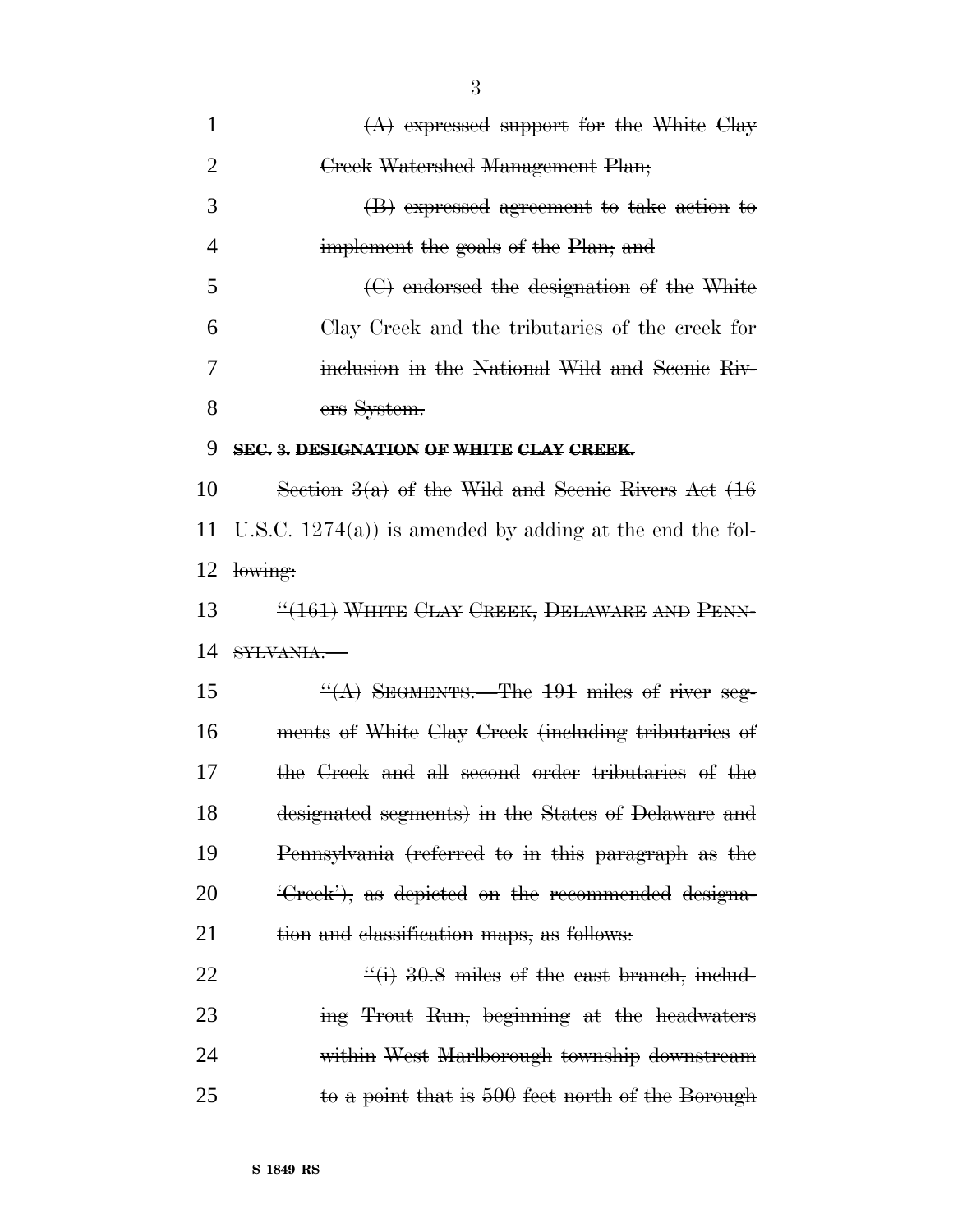of Avondale wastewater treatment facility, as a 2 recreational river.

 $\frac{3}{10}$   $\frac{15.0 \text{ miles of the east branch begin}}{100}$ **ning at the southern boundary line of the Bor-** ough of Avondale to a point where the East Branch enters New Garden Township at the Franklin Township boundary line, including Walnut Run and Broad Run outside the bound- aries of the White Clay Creek Preserve, as a 10 recreational river.

 $\frac{4}{11}$   $\frac{4.0 \text{ miles of the east branch that flow}}{1}$ 12 through the boundaries of the White Clay Creek Preserve, Pennsylvania, beginning at the north- ern boundary line of London Britain township and downstream to the confluence of the middle 16 and east branches, as a scenic river.

 $\frac{4}{10}$   $\frac{1}{20.9}$  miles of the middle branch, be- ginning at the headwaters within Londonderry township downstream to the boundary of the White Clay Creek Preserve in London Britain township, as a recreational river.

 $\frac{4}{x}$   $\frac{4}{x}$   $\frac{2.1}{x}$  miles of the west branch that flow within the boundaries of the White Clay Creek Preserve in London Britain township, as a sce-nic river.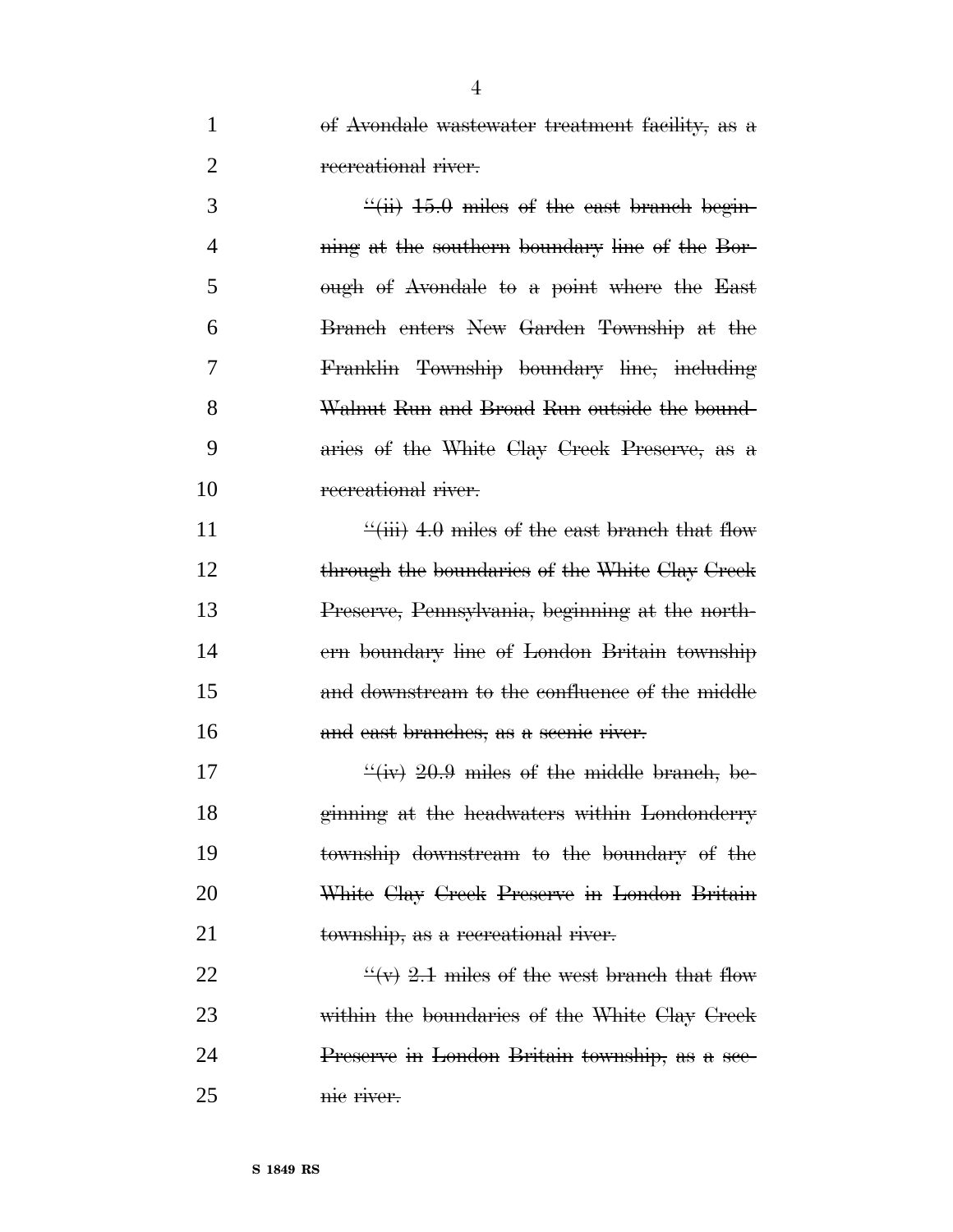$\frac{4}{17.2}$  miles of the west branch, begin-2 ning at the headwaters within Penn township downstream to the confluence with the middle branch, as a recreational river.

 $\frac{4}{12.7}$  miles of the main stem, exclud- ing Lamborn Run, that flow through the boundaries of the White Clay Creek Preserve, Pennsylvania and Delaware, and White Clay Creek State Park, Delaware, beginning at the confluence of the east and middle branches in London Britain township, Pennsylvania, down-12 stream to the northern boundary line of the city of Newark, Delaware, as a scenic river.

 $\frac{4}{10}$   $\frac{4}{10}$   $\frac{1}{27.5}$  miles of the main stem (includ- ing all second order tributaries outside the boundaries of the White Clay Creek Preserve and White Clay Creek State Park), beginning 18 at the confluence of the east and middle branches in London Britain township, Pennsyl- vania, downstream to the confluence of the White Clay Creek with the Christina River, as 22 a recreational river.

23  $\frac{4}{13}$  miles of Middle Run outside the boundaries of the Middle Run Natural Area, as a recreational river.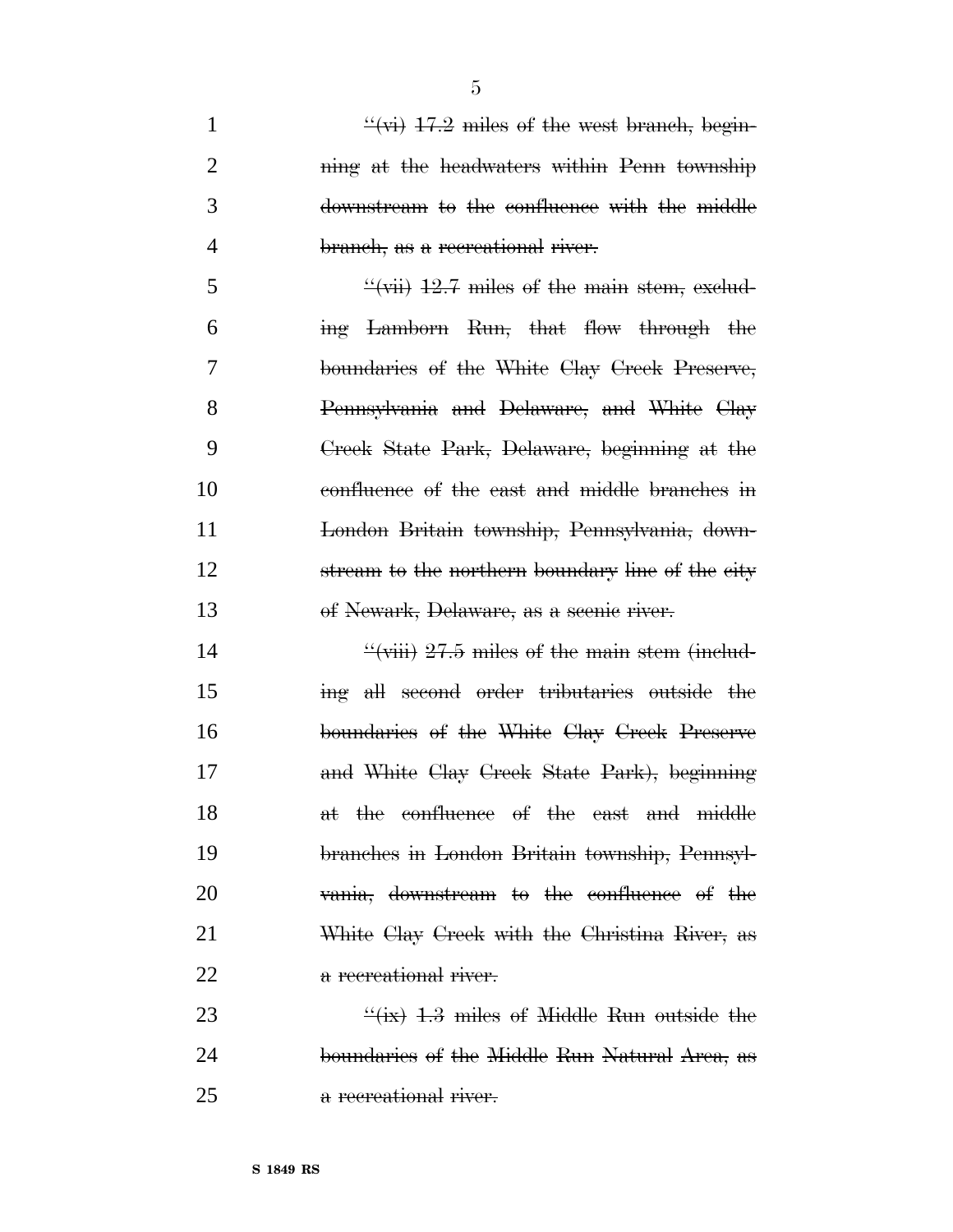| $\mathbf{1}$   | $\frac{1}{2}$ 5.2 miles of Middle Run that flow                     |
|----------------|---------------------------------------------------------------------|
| $\overline{2}$ | within the boundaries of the Middle Run Nat-                        |
| 3              | ural Area, as a seenie river.                                       |
| $\overline{4}$ | $\frac{4}{15}$ + $\frac{15.6}{15.6}$ miles of Pike Creek, as a rec- |
| 5              | reational river.                                                    |
| 6              | $\frac{1}{2}(xii)$ 38.7 miles of Mill Creek, as a ree-              |
| 7              | reational river.                                                    |
| 8              | "(B) BOUNDARIES.-                                                   |
| 9              | $\frac{f'(i)}{i}$ In GENERAL.—Except as provided in                 |
| 10             | clause (ii), action required to be taken under                      |
| 11             | subsection (b) shall be taken not later than 1                      |
| 12             | year after the date of enactment of this para-                      |
| 13             | graph, except that, with respect to the segments                    |
| 14             | designated by subparagraph $(A)$ , in lieu of the                   |
| 15             | boundaries provided for in subsection $(b)$ , the                   |
| 16             | boundaries of the segments shall be the greater                     |
| 17             | $\theta$ f                                                          |
| 18             | $\frac{44}{1}$ the 500-year floodplain; or                          |
| 19             | $\frac{1}{2}$ (II) 250 feet as measured from the                    |
| 20             | ordinary high water mark on both sides of                           |
| 21             | the segment.                                                        |
| 22             | "(ii) EXCEPTIONS.—The boundary limita-                              |
| 23             | tions described in clause (i) are inapplicable                      |
| 24             | <del>to−</del>                                                      |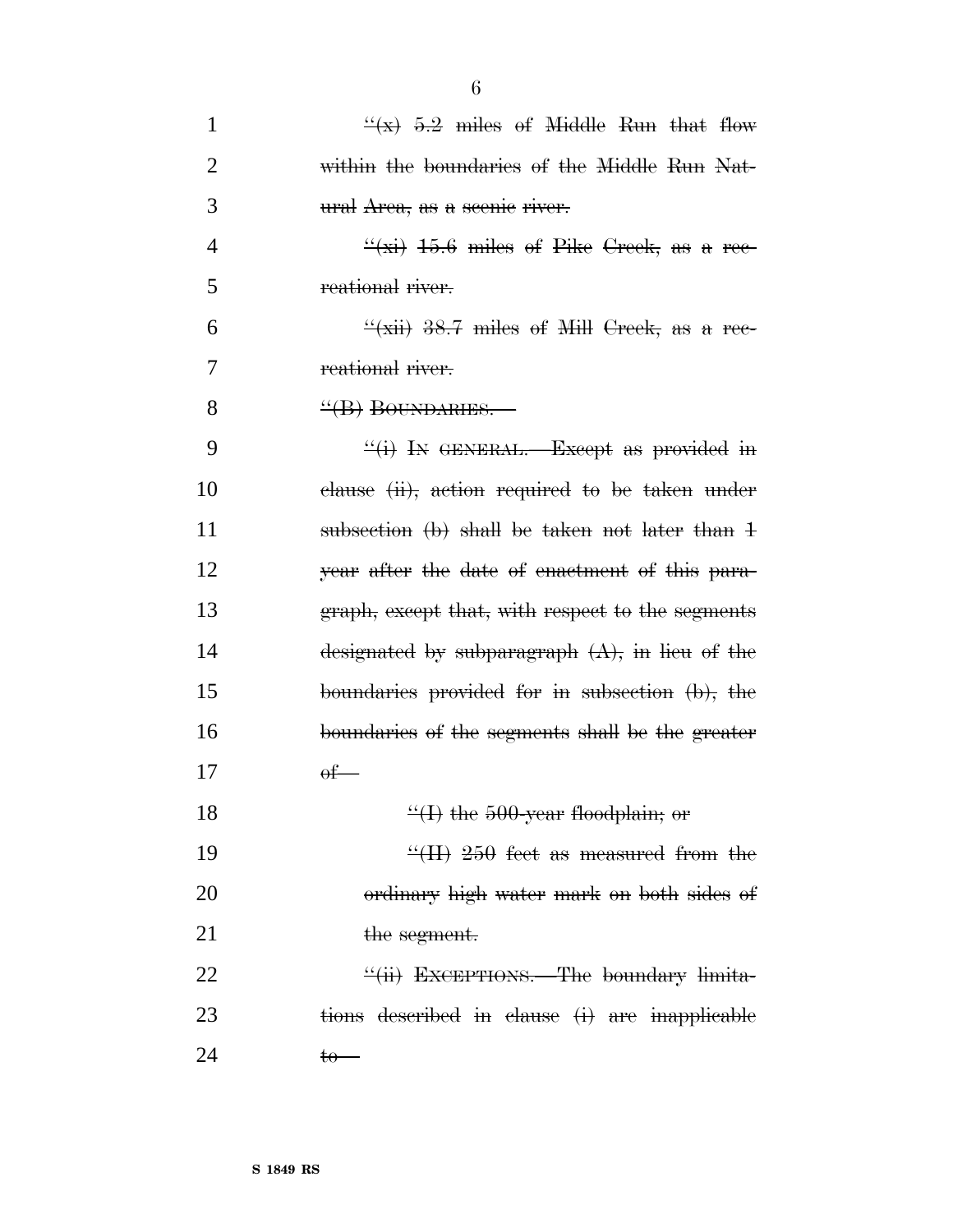| $\mathbf{1}$   | $\frac{H}{H}$ the areas described in subpara-    |
|----------------|--------------------------------------------------|
| $\overline{2}$ | $graph \left( D \right)(i);$ and                 |
| 3              | $\frac{H}{H}$ the properties, as generally de-   |
| $\overline{4}$ | picted on the map entitled "White Clay           |
| 5              | Creek Wild and Seenie River Study Area           |
| 6              | Recommended Designated Area", dated              |
| 7              | June 1999, on which are located the sur-         |
| 8              | face water intakes and water treatment           |
| 9              | and wastewater treatment facilities of           |
| 10             | $\frac{d}{dx}$ the City of Newark, Dela-         |
| 11             | ware;                                            |
| 12             | $\frac{4}{100}$ the corporation known as         |
| 13             | United Water Delaware; and                       |
| 14             | $\frac{4(16e)}{16}$ the Borough of West          |
| 15             | Grove, Pennsylvania.                             |
| 16             | $H$ (C) ADMINISTRATION.                          |
| 17             | $\frac{d}{dt}$ is GENERAL. The segments des-     |
| 18             | ignated by subparagraph $(A)$ shall be adminis-  |
| 19             | tered by the Secretary of the Interior (referred |
| 20             | to in this paragraph as the 'Secretary'), in co- |
| 21             | operation with the White Clay Creek Watershed    |
| 22             | Management Committee as provided for in the      |
| 23             | plan prepared by the White Clay Creek Wild       |
| 24             | and Seenie Study Task Force and the National     |
| 25             | Park Service, entitled "White Clay and Its       |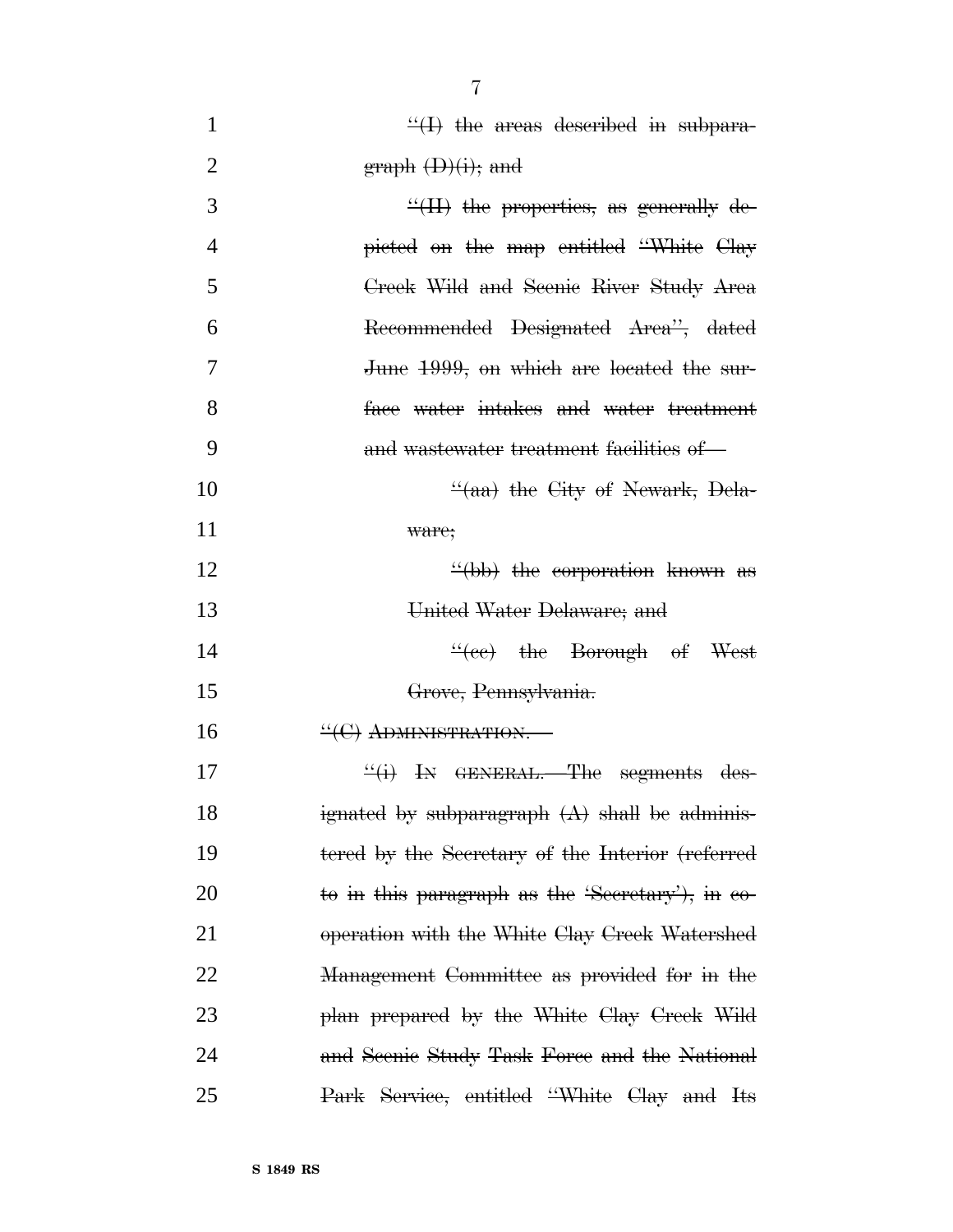| 1  | Tributaries Watershed Management Plan" and       |
|----|--------------------------------------------------|
| 2  | dated May 1998 (referred to in this paragraph    |
| 3  | as the 'Management Plan').                       |
| 4  | "(ii) REQUIREMENT FOR COMPREHENSIVE              |
| 5  | MANAGEMENT PLAN.—The Management Plan             |
| 6  | shall be considered to satisfy the requirements  |
| 7  | for a comprehensive management plan under        |
| 8  | subsection (d).                                  |
| 9  | $\frac{H}{H}$ CHURCHMAN'S MARSH, LAMBORN RUN,    |
| 10 | AND OTHER PROPERTIES.                            |
| 11 | "(i) IN GENERAL. Churchman's Marsh,              |
| 12 | Lamborn Run, and the properties on which the     |
| 13 | intake structures and pipelines for the proposed |
| 14 | Thompson's Station Reservoir shall be located    |
| 15 | shall be considered suitable for designation as  |
| 16 | components of the National Wild and Scenic       |
| 17 | Rivers System only at such time as those areas   |
| 18 | are removed from consideration as locations for  |
| 19 | the reservoir under the comprehensive plan of    |
| 20 | the Delaware River Basin Commission.             |
| 21 | "(ii) SUBSEQUENT DESIGNATIONS. Noth-             |
| 22 | ing in this paragraph prohibits the designation  |
| 23 | of an area described in clause (i) as a compo-   |
| 24 | nent of the National Wild and Seenie Rivers      |
| 25 | System if, on a date after the date of enact-    |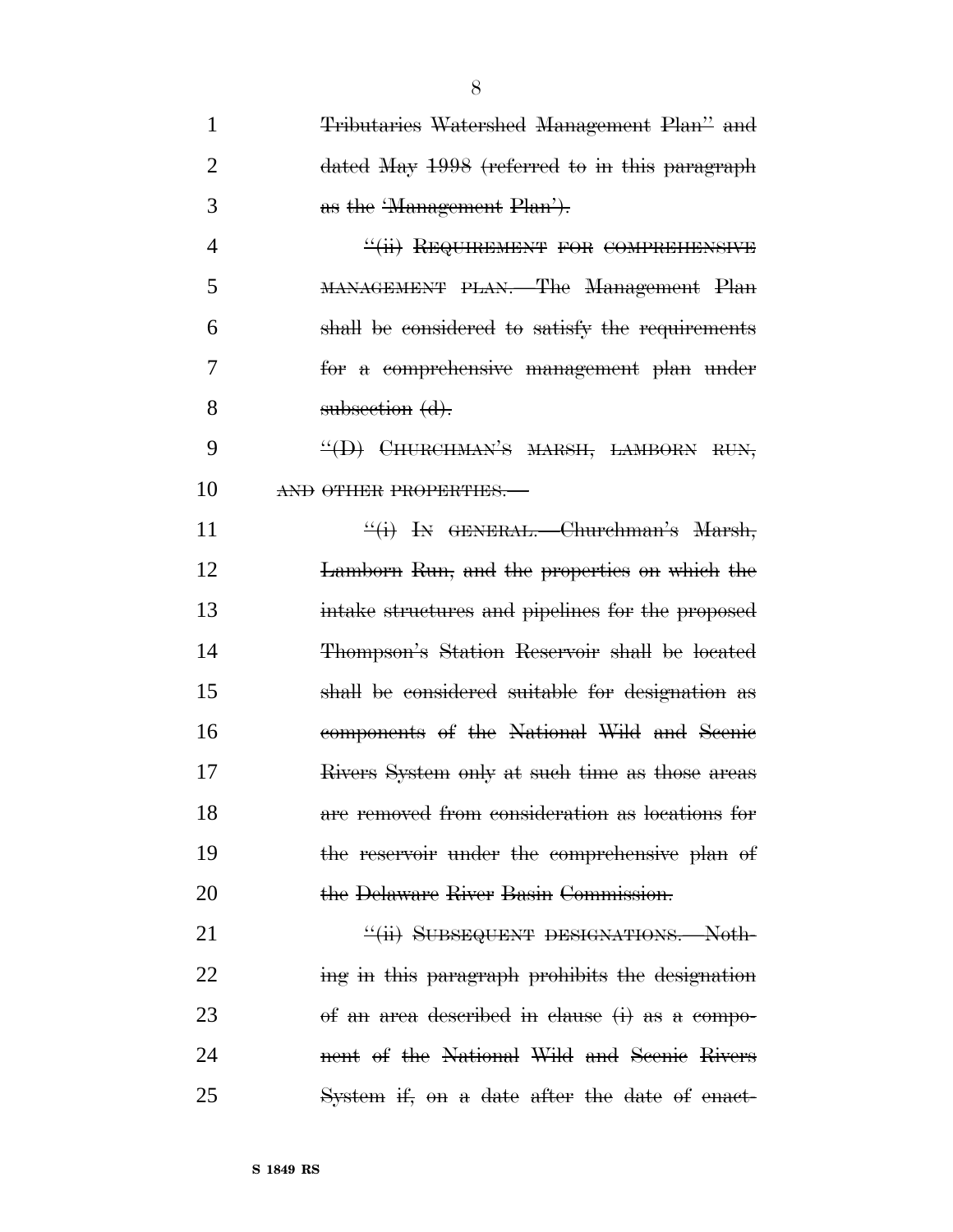| $\mathbf{1}$   | ment of this paragraph, the additional segment                                                                                                                                                                                                                                                                                                                                                                                |
|----------------|-------------------------------------------------------------------------------------------------------------------------------------------------------------------------------------------------------------------------------------------------------------------------------------------------------------------------------------------------------------------------------------------------------------------------------|
| $\overline{2}$ | is determined to be suitable for such designa-                                                                                                                                                                                                                                                                                                                                                                                |
| 3              | <del>tion.</del>                                                                                                                                                                                                                                                                                                                                                                                                              |
| $\overline{4}$ | "(iii) ASSISTANCE FOR SUBSEQUENT DES-                                                                                                                                                                                                                                                                                                                                                                                         |
| 5              | HENATIONS.—The Secretary shall offer assist-                                                                                                                                                                                                                                                                                                                                                                                  |
| 6              | ance to the State of Delaware and New Castle                                                                                                                                                                                                                                                                                                                                                                                  |
| 7              | County, Delaware, if an area described in                                                                                                                                                                                                                                                                                                                                                                                     |
| 8              | clause $(i)$ is designated a component of the Na-                                                                                                                                                                                                                                                                                                                                                                             |
| 9              | tional Wild and Seenie Rivers System.                                                                                                                                                                                                                                                                                                                                                                                         |
| 10             | $\frac{H}{H}$ MANAGEMENT.                                                                                                                                                                                                                                                                                                                                                                                                     |
| 11             | $\frac{d}{dx}(i)$ In GENERAL. The segments des-                                                                                                                                                                                                                                                                                                                                                                               |
| 12             | ignated by subparagraph $(A)$ shall be managed                                                                                                                                                                                                                                                                                                                                                                                |
| 13             | in accordance with the Management Plan.                                                                                                                                                                                                                                                                                                                                                                                       |
| 14             | $\frac{H_{\text{H}}}{H_{\text{H}} + H_{\text{H}} + H_{\text{H}} + H_{\text{H}} + H_{\text{H}} + H_{\text{H}} + H_{\text{H}} + H_{\text{H}} + H_{\text{H}} + H_{\text{H}} + H_{\text{H}} + H_{\text{H}} + H_{\text{H}} + H_{\text{H}} + H_{\text{H}} + H_{\text{H}} + H_{\text{H}} + H_{\text{H}} + H_{\text{H}} + H_{\text{H}} + H_{\text{H}} + H_{\text{H}} + H_{\text{H}} + H_{\text{H}} + H_{\text{H}} + H_{\text{H}} + H$ |
| 15             | $H$ H GENERAL. The Director of                                                                                                                                                                                                                                                                                                                                                                                                |
| 16             | the National Park Service (or a designee)                                                                                                                                                                                                                                                                                                                                                                                     |
| 17             | shall represent the Secretary in the imple-                                                                                                                                                                                                                                                                                                                                                                                   |
| 18             | mentation of the Management Plan and                                                                                                                                                                                                                                                                                                                                                                                          |
| 19             | this paragraph (including the review, re-                                                                                                                                                                                                                                                                                                                                                                                     |
| 20             | quired under section $7(a)$ , of proposed fed-                                                                                                                                                                                                                                                                                                                                                                                |
| 21             | erally-assisted water resources projects                                                                                                                                                                                                                                                                                                                                                                                      |
| 22             | that could have a direct and adverse effect                                                                                                                                                                                                                                                                                                                                                                                   |
| 23             | on the values for which the segments were                                                                                                                                                                                                                                                                                                                                                                                     |
| 24             | designated and authorized).                                                                                                                                                                                                                                                                                                                                                                                                   |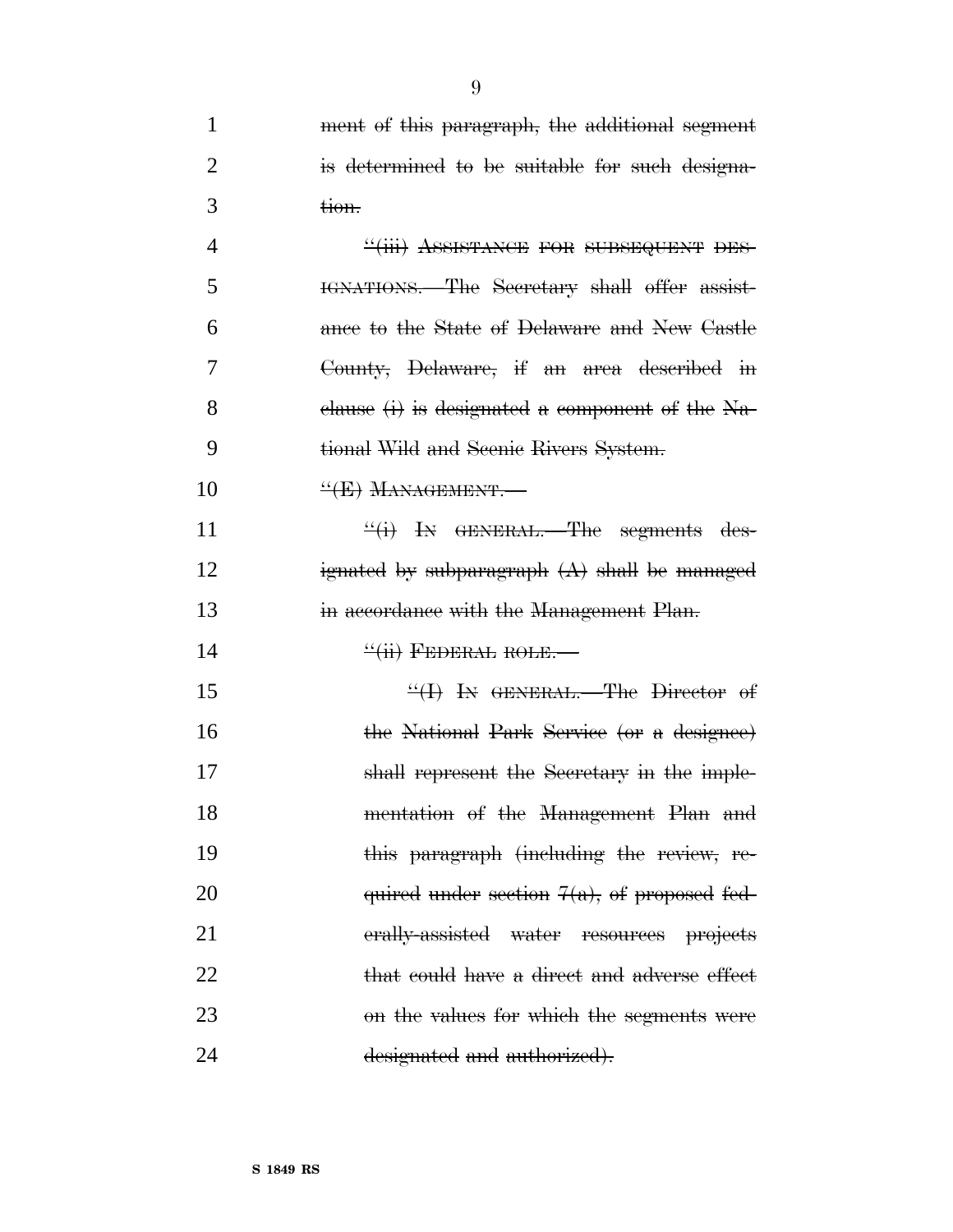| $\mathbf{1}$   | $\frac{H}{H}$ ASSISTANCE. To assist in the        |
|----------------|---------------------------------------------------|
| $\overline{2}$ | implementation of the Management Plan             |
| 3              | and to carry out this paragraph, the Sec-         |
| $\overline{4}$ | retary may provide technical assistance,          |
| 5              | staff support, and funding at a cost to the       |
| 6              | Federal Government in an amount, in the           |
| 7              | aggregate, of not to exceed $$150,000$ for        |
| 8              | each fiscal year.                                 |
| 9              | "(iii) COOPERATIVE AGREEMENTS. Any                |
| 10             | cooperative agreement entered into under sec-     |
| 11             | tion $10(e)$ relating to any of the segments des- |
| 12             | ignated by subparagraph $(A)$ —                   |
| 13             | $\frac{H}{H}$ shall be consistent with the Man-   |
| 14             | agement Plan; and                                 |
| 15             | $\frac{H}{H}$ may include provisions for finan-   |
| 16             | eial or other assistance from the United          |
| 17             | States to facilitate the long-term protec-        |
| 18             | tion, conservation, and enhancement of the        |
| 19             | segments.                                         |
| 20             | "(iv) STATE REQUIREMENTS. State and               |
| 21             | local zoning laws and ordinances, as in effect on |
| 22             | the date of enactment of this paragraph, shall    |
| 23             | be considered to satisfy the standards and re-    |
| 24             | quirements under section 6(e).                    |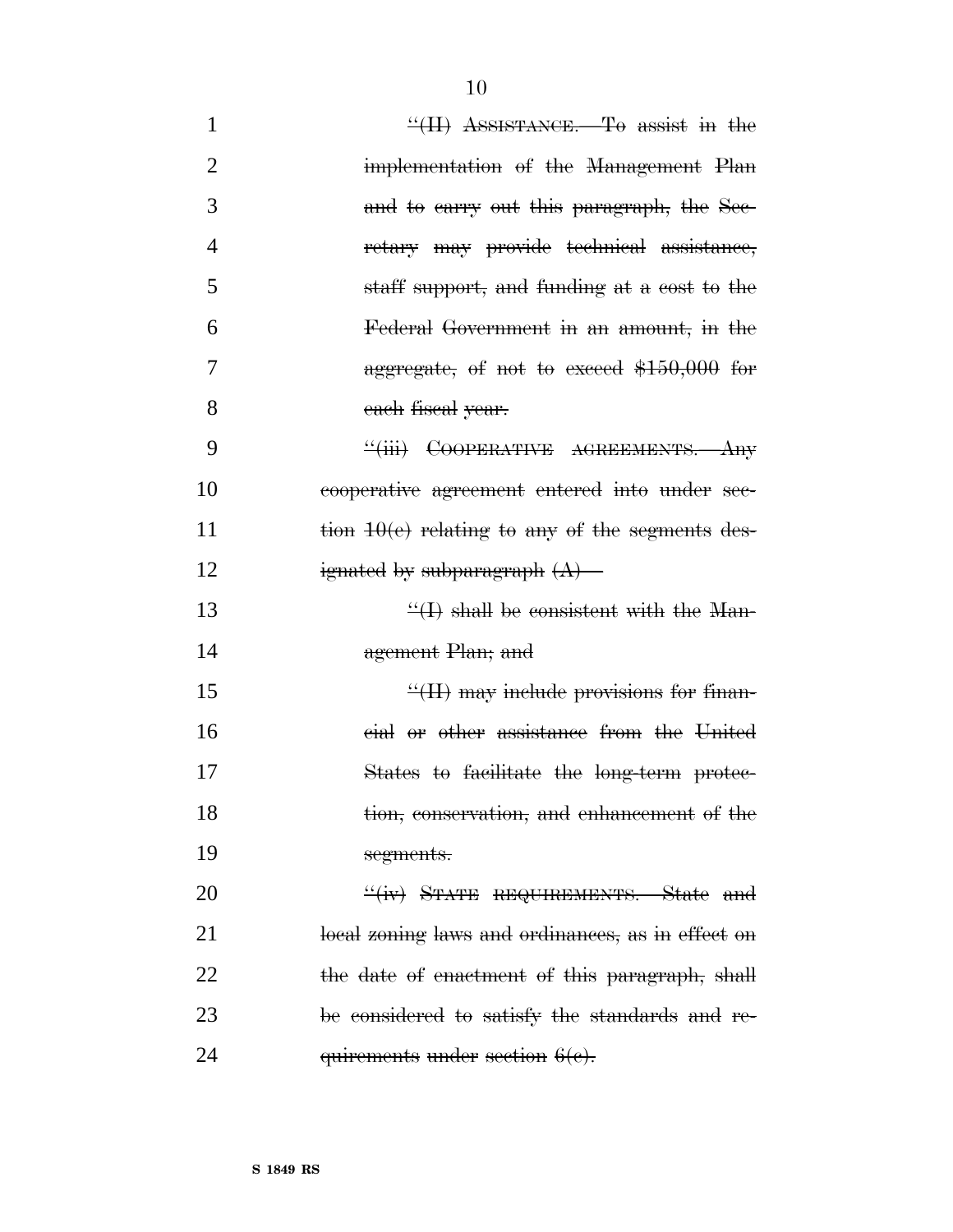| $\mathbf{1}$   | $\frac{H}{V}$ NATIONAL PARK SYSTEM. Notwith-         |
|----------------|------------------------------------------------------|
| $\overline{2}$ | standing section $10(e)$ , any portion of a seg-     |
| 3              | ment designated by subparagraph $(A)$ that is        |
| $\overline{4}$ | not in the National Park System as of the date       |
| 5              | of enactment of this paragraph shall not, under      |
| 6              | this paragraph—                                      |
| 7              | $\frac{H}{H}$ be considered a part of the Na-        |
| 8              | tional Park System;                                  |
| 9              | $\frac{H}{H}$ be managed by the National             |
| 10             | Park Service; or                                     |
| 11             | $\frac{1}{2}$ (III) be subject to laws (including    |
| 12             | regulations) that govern the National Park           |
| 13             | System.                                              |
| 14             | $\frac{H(x)}{B}$ No LAND ACQUISITION. The Fed-       |
| 15             | eral Government shall not acquire, by any            |
| 16             | means, any right or title in or to land, any         |
| 17             | easement, or any other interest for the purpose      |
| 18             | of carrying out this paragraph.".                    |
| 19             | <b>SECTION 1. SHORT TITLE.</b>                       |
| 20             | This Act may be cited as the "White Clay Creek Wild" |
| 21             | and Scenic Rivers System Act".                       |
| 22             | SEC. 2. FINDINGS.                                    |
| 23             | Congress finds that—                                 |
| 24             | (1) Public Law $102-215$ (105 Stat. 1664) di-        |
| 25             | rected the Secretary of the Interior, in cooperation |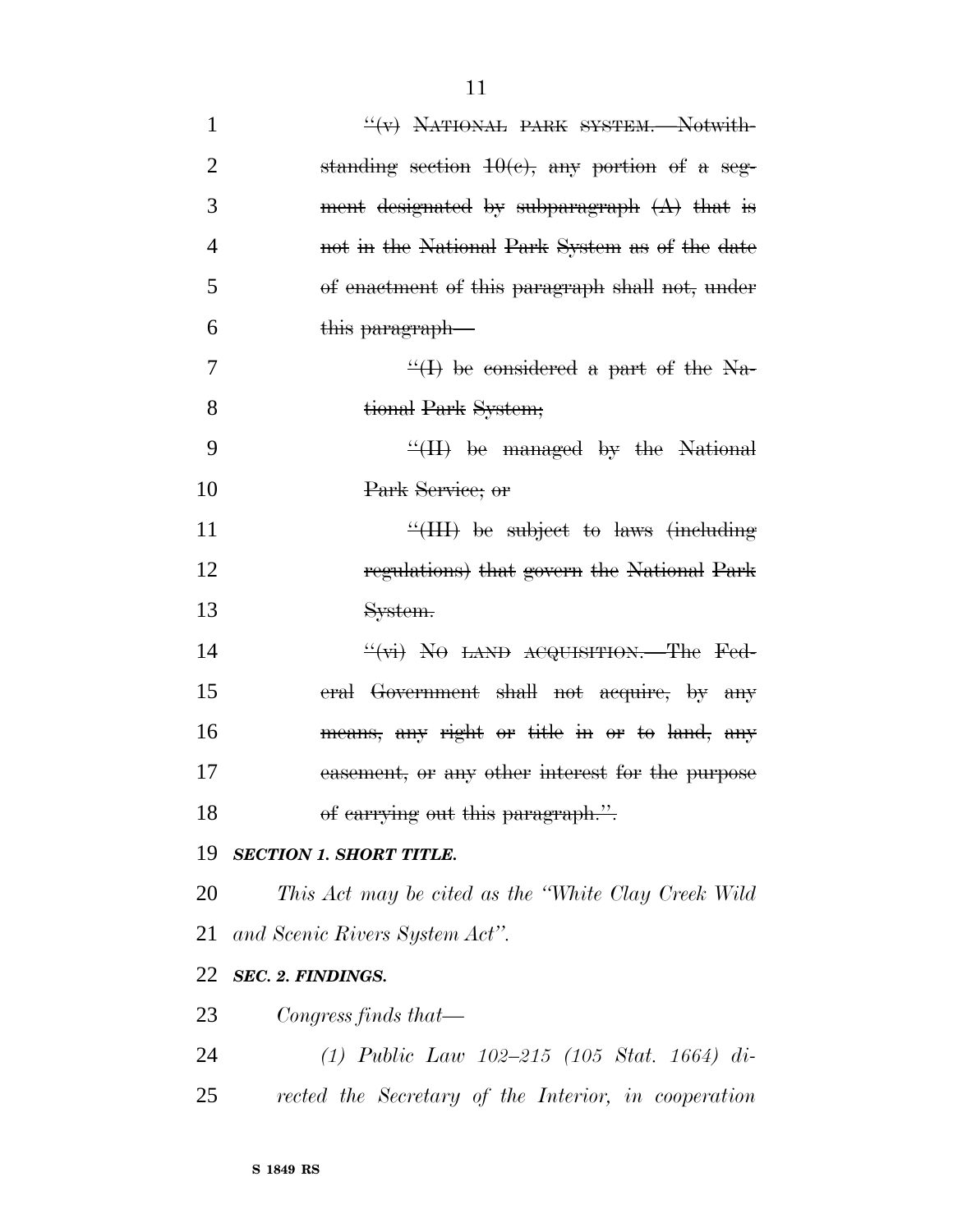| $\mathbf{1}$   | and consultation with appropriate State and local      |
|----------------|--------------------------------------------------------|
| $\overline{2}$ | governments and affected landowners, to conduct a      |
| 3              | study of the eligibility and suitability of White Clay |
| $\overline{4}$ | Creek, Delaware and Pennsylvania, and the tribu-       |
| 5              | taries of the creek for inclusion in the National Wild |
| 6              | and Scenic Rivers System;                              |
| 7              | $(2)$ as a part of the study described in paragraph    |
| 8              | (1), the White Clay Creek Study Wild and Scenic        |
| 9              | Study Task Force and the National Park Service pre-    |
| 10             | pared a watershed management plan for the study        |
| 11             | area entitled "White Clay Creek and Its Tributaries"   |
| 12             | Watershed Management Plan", dated May 1998, that       |
| 13             | establishes goals and actions to ensure the long-term  |
| 14             | protection of the outstanding values of, and compat-   |
| 15             | ible management of land and water resources associ-    |
| 16             | ated with, the watershed; and                          |
| 17             | $(3)$ after completion of the study described in       |
| 18             | paragraph (1), Chester County, Pennsylvania, New       |
| 19             | Castle County, Delaware, Newark, Delaware, and 12      |
| 20             | Pennsylvania municipalities located within the wa-     |
| 21             | tershed boundaries passed resolutions that—            |
| 22             | $(A)$ expressed support for the White Clay             |
| 23             | Creek Watershed Management Plan;                       |
| 24             | $(B)$ expressed agreement to take action to            |
| 25             | implement the goals of the Plan; and                   |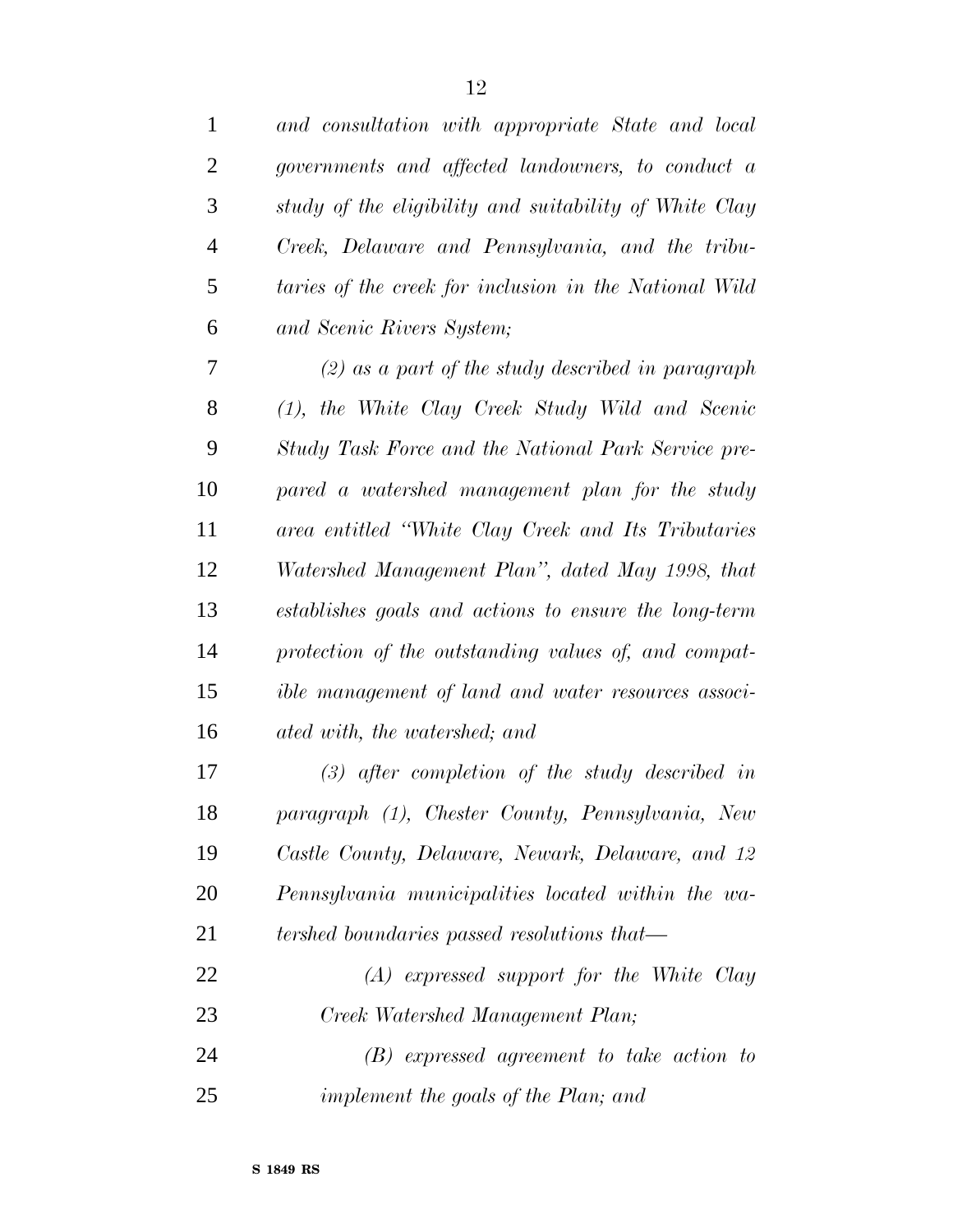*(C) endorsed the designation of the White Clay Creek and the tributaries of the creek for inclusion in the National Wild and Scenic Riv-ers System.*

#### *SEC. 3. DESIGNATION OF WHITE CLAY CREEK.*

 *Section 3(a) of the Wild and Scenic Rivers Act (16 U.S.C. 1274(a)) is amended by adding at the end the fol-lowing:*

 *''(161) WHITE CLAY CREEK, DELAWARE AND PENNSYL-VANIA.—*

 *''(A) SEGMENTS.—The 191 miles of river seg- ments of White Clay Creek (including tributaries of the Creek and all second order tributaries of the des- ignated segments) in the States of Delaware and Pennsylvania (referred to in this paragraph as the 'Creek'), as depicted on the recommended designation and classification maps, as follows:*

 *''(i) 30.8 miles of the east branch, including Trout Run, beginning at the headwaters within West Marlborough township downstream to a point that is 500 feet north of the Borough of Avondale wastewater treatment facility, as a rec-reational river.*

 *''(ii) 15.0 miles of the east branch beginning at the southern boundary line of the Borough of*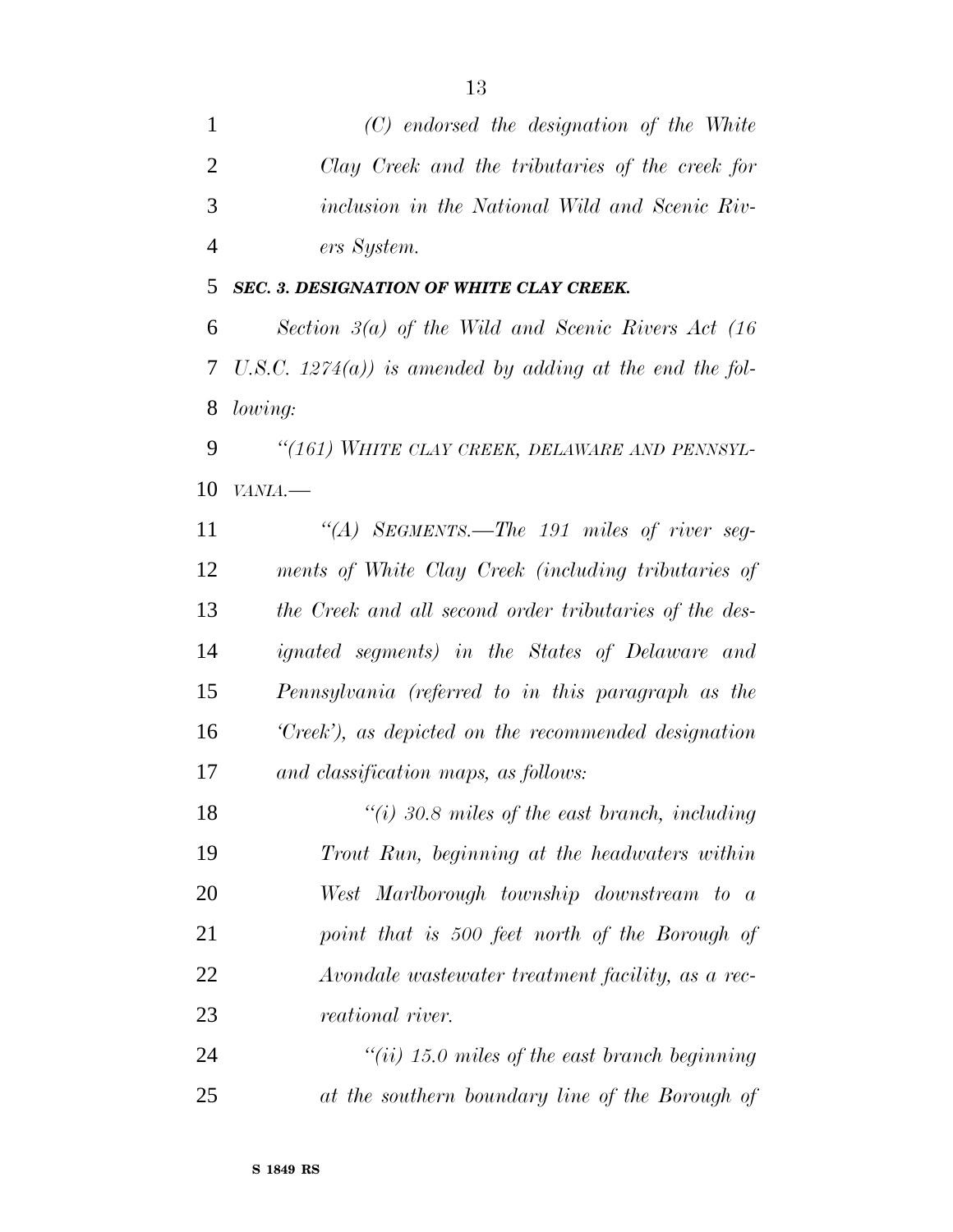| $\mathbf{1}$   | Avondale to a point where the East Branch en-   |
|----------------|-------------------------------------------------|
| $\overline{2}$ | ters New Garden Township at the Franklin        |
| 3              | Township boundary line, including Walnut Run    |
| $\overline{4}$ | and Broad Run outside the boundaries of the     |
| 5              | White Clay Creek Preserve, as a recreational    |
| 6              | river.                                          |
| $\overline{7}$ | "(iii) 4.0 miles of the east branch that flow   |
| 8              | through the boundaries of the White Clay Creek  |
| 9              | Preserve, Pennsylvania, beginning at the north- |
| 10             | ern boundary line of London Britain township    |
| 11             | and downstream to the confluence of the middle  |
| 12             | and east branches, as a scenic river.           |
| 13             | "(iv) 20.9 miles of the middle branch, begin-   |
| 14             | ning at the headwaters within Londonderry       |
| 15             | township downstream to the boundary of the      |
| 16             | White Clay Creek Preserve in London Britain     |
| 17             | <i>township, as a recreational river.</i>       |
| 18             | "(v) 2.1 miles of the west branch that flow     |
| 19             | within the boundaries of the White Clay Creek   |
| 20             | Preserve in London Britain township, as a sce-  |
| 21             | nic river.                                      |
| 22             | " $(vi)$ 17.2 miles of the west branch, begin-  |
| 23             | ning at the headwaters within Penn township     |
| 24             | downstream to the confluence with the middle    |
| 25             | branch, as a recreational river.                |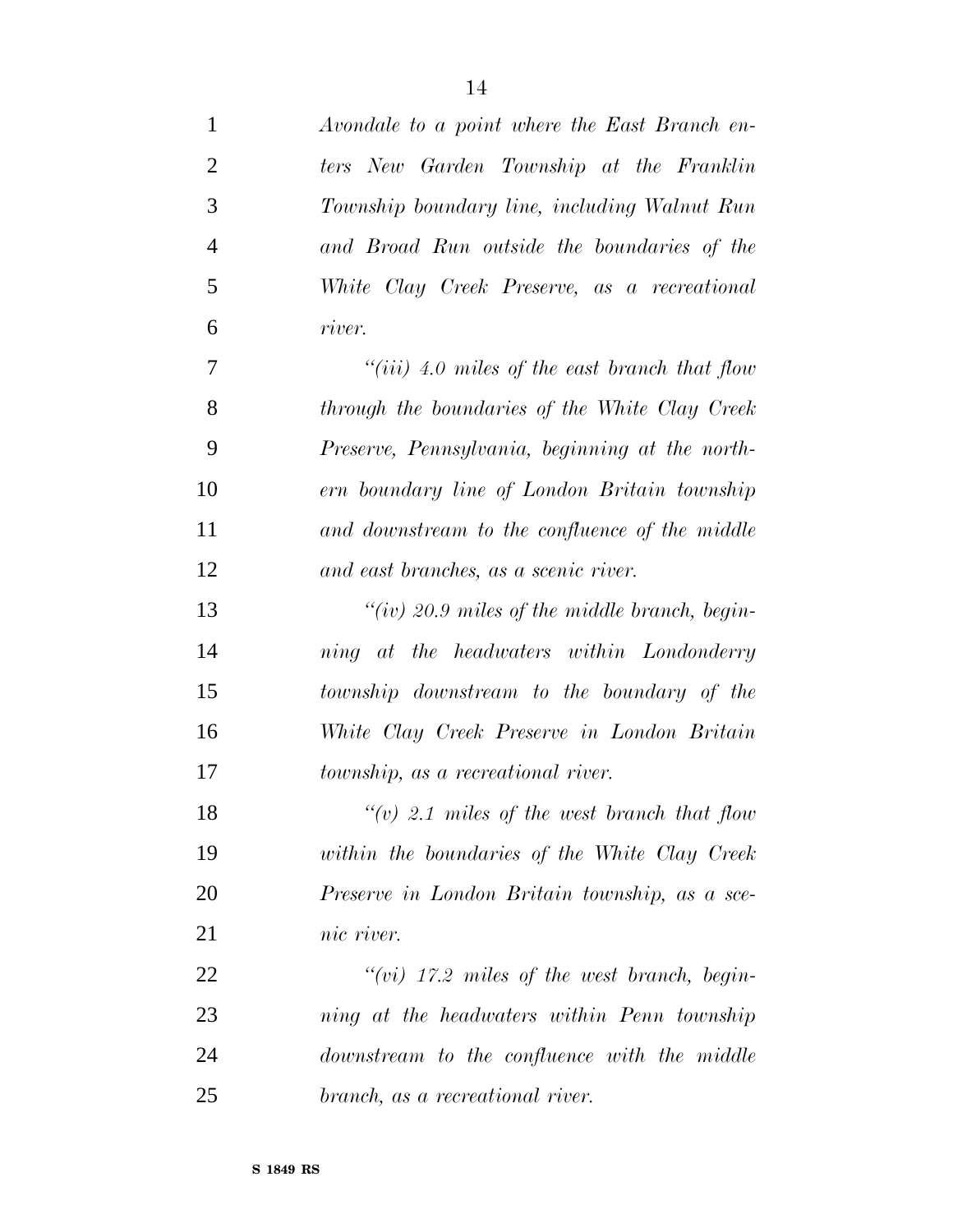| $\mathbf{1}$   | $``(vii)$ 12.7 miles of the main stem, exclud-     |
|----------------|----------------------------------------------------|
| $\overline{2}$ | ing Lamborn Run, that flow through the bound-      |
| 3              | aries of the White Clay Creek Preserve, Pennsyl-   |
| $\overline{4}$ | vania and Delaware, and White Clay Creek           |
| 5              | State Park, Delaware, beginning at the con-        |
| 6              | fluence of the east and middle branches in Lon-    |
| $\tau$         | don Britain township, Pennsylvania, down-          |
| 8              | stream to the northern boundary line of the city   |
| 9              | of Newark, Delaware, as a scenic river.            |
| 10             | "(viii) $27.5$ miles of the main stem (includ-     |
| 11             | ing all second order tributaries outside the       |
| 12             | boundaries of the White Clay Creek Preserve and    |
| 13             | White Clay Creek State Park), beginning at the     |
| 14             | confluence of the east and middle branches in      |
| 15             | London Britain township, Pennsylvania, down-       |
| 16             | stream to the confluence of the White Clay Creek   |
| 17             | with the Christina River, as a recreational river. |
| 18             | " $(ix)$ 1.3 miles of Middle Run outside the       |
| 19             | boundaries of the Middle Run Natural Area, as      |
| 20             | a recreational river.                              |
| 21             | " $(x)$ 5.2 miles of Middle Run that flow          |
| 22             | within the boundaries of the Middle Run Nat-       |
| 23             | ural Area, as a scenic river.                      |
| 24             | " $(xi)$ 15.6 miles of Pike Creek, as a rec-       |
| 25             | <i>reational river.</i>                            |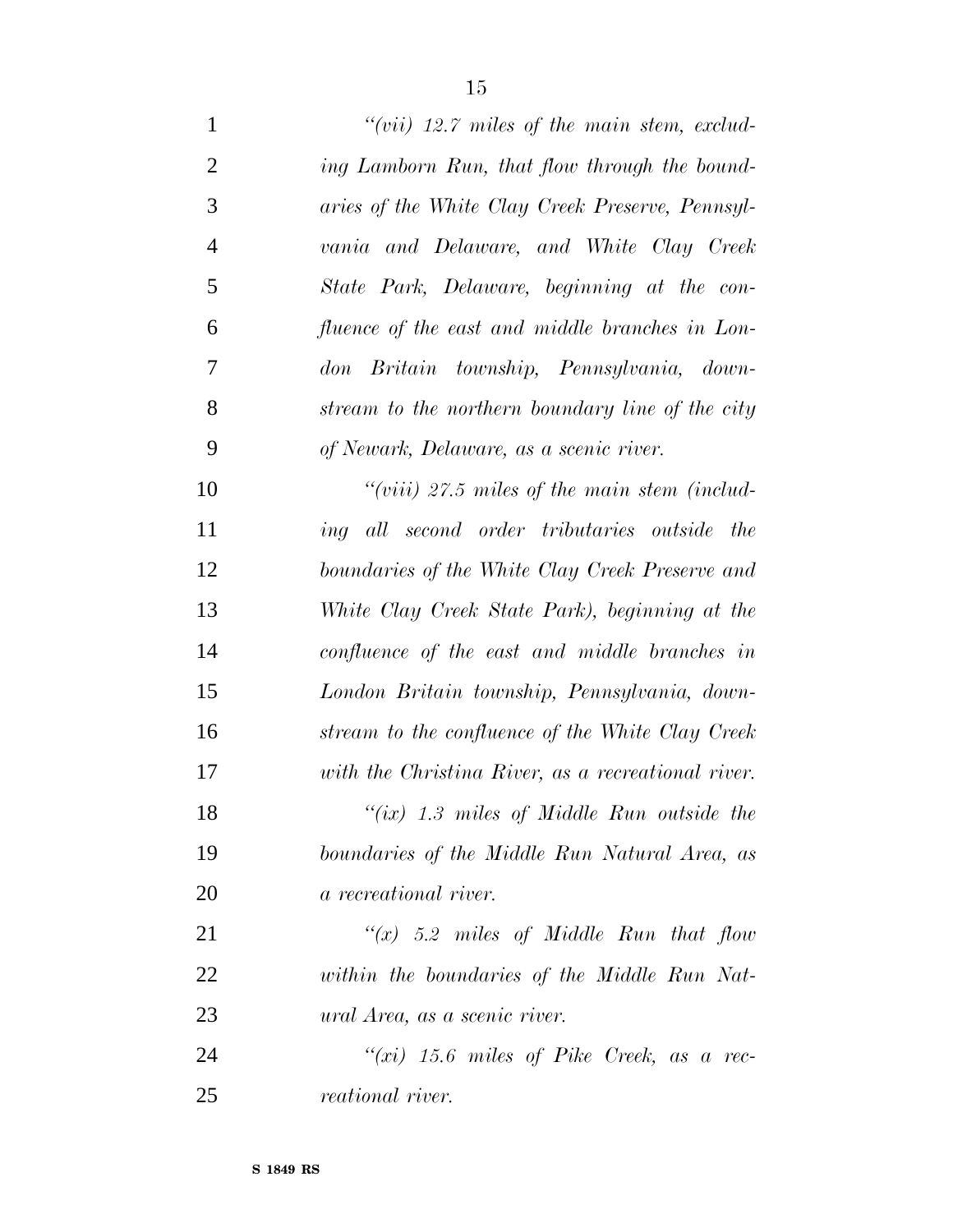| $\mathbf{1}$   | " $(xii)$ 38.7 miles of Mill Creek, as a rec-       |
|----------------|-----------------------------------------------------|
| $\overline{2}$ | <i>reational river.</i>                             |
| 3              | "(B) BOUNDARIES.—                                   |
| $\overline{4}$ | "(i) IN GENERAL.—Except as provided in              |
| 5              | clause (ii), in lieu of the boundaries provided for |
| 6              | in subsection (b), the boundaries of the segments   |
| 7              | shall be the greater of $-$                         |
| 8              | "(I) the 500-year floodplain; or                    |
| 9              | "(II) 250 feet as measured from the or-             |
| 10             | dinary high water mark on both sides of the         |
| 11             | segment.                                            |
| 12             | "(ii) EXCEPTIONS.—The boundary limita-              |
| 13             | tions described in clause (i) are inapplicable      |
| 14             | $to-$                                               |
| 15             | "(I) the areas described in section $4(a)$          |
| 16             | of the White Clay Creek Wild and Scenic             |
| 17             | Rivers Act; and                                     |
| 18             | "( $II$ ) the properties, as generally de-          |
| 19             | picted on the map entitled "White Clay              |
| 20             | Creek Wild and Scenic River Study Area              |
| 21             | Recommended Designated Area", dated                 |
| 22             | June 1999, on which are located the surface         |
| 23             | water intakes and water treatment and               |
| 24             | <i>wastewater treatment facilities of</i> —         |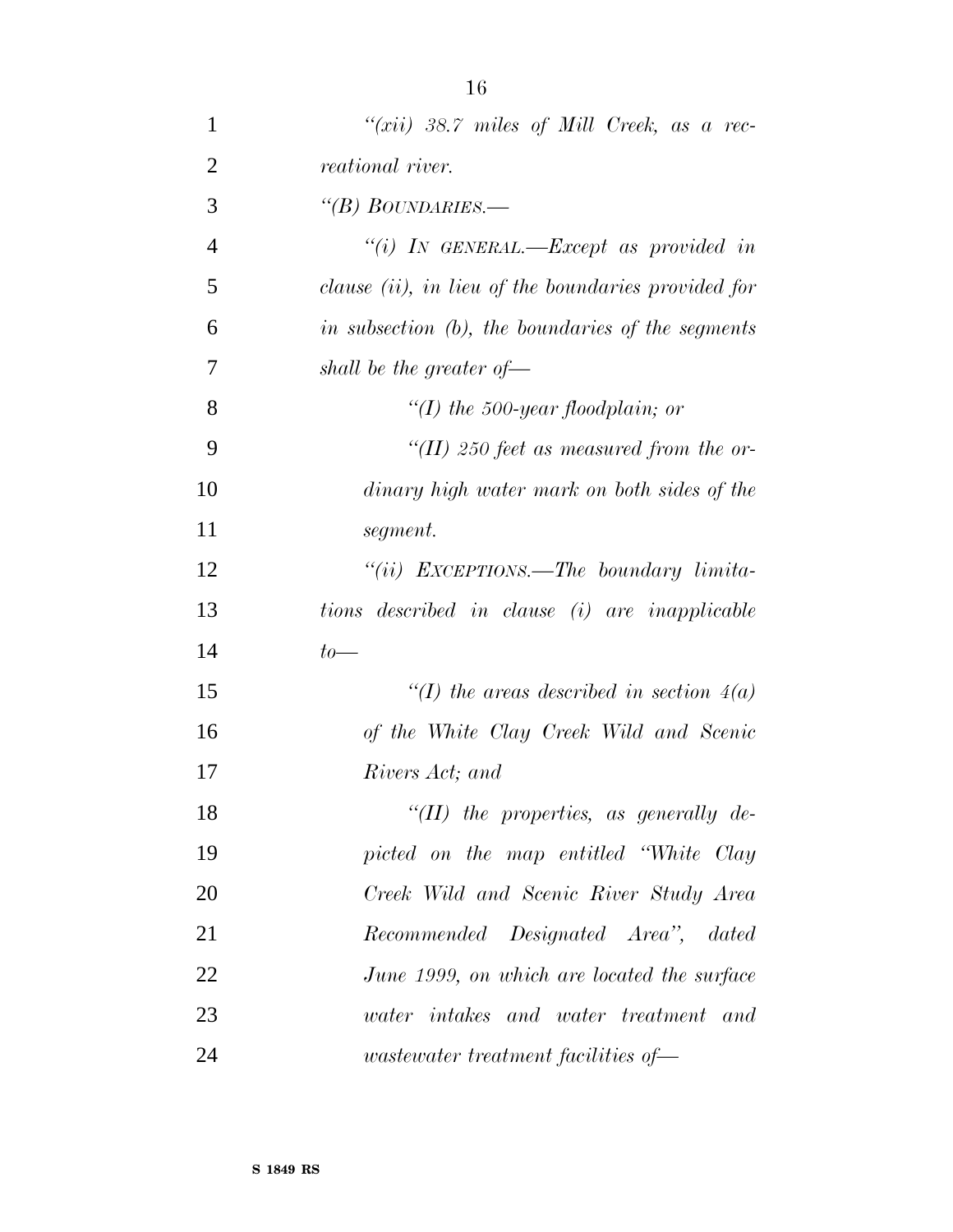*''(aa) the City of Newark, Dela- ware; ''(bb) the corporation known as United Water Delaware; and ''(cc) the Borough of West Grove, Pennsylvania. ''(C) ADMINISTRATION.— ''(i) IN GENERAL.—The segments designated by subparagraph (A) shall be administered by the Secretary of the Interior, in cooperation with the White Clay Creek Watershed Management Committee as provided for in the plan prepared by the White Clay Creek Wild and Scenic Study Task Force and the National Park Service, enti- tled 'White Clay and Its Tributaries Watershed Management Plan' and dated May 1998.''.*

#### *SEC. 4. SUBSEQUENT DESIGNATIONS.*

 *(a) IN GENERAL.—Churchman's Marsh, Lamborn Run, and the properties on which the intake structures and pipelines for the proposed Thompson's Station Reservoir may be located shall be considered suitable for designation as components of the National Wild and Scenic Rivers Sys- tem only at such time as those areas are removed from con- sideration as locations for the reservoir under the com-prehensive plan of the Delaware River Basin Commission.*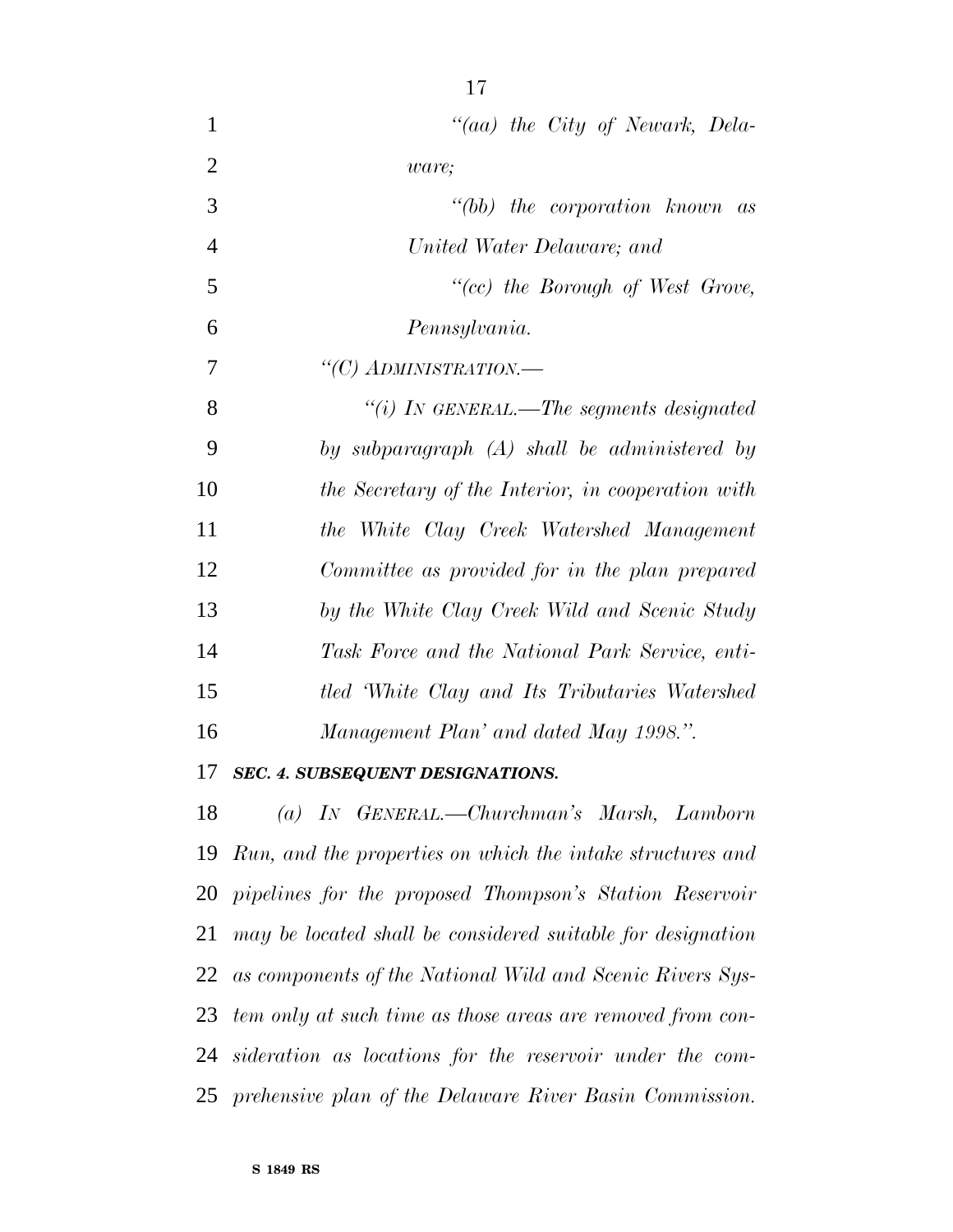*(b) ASSISTANCE FOR SUBSEQUENT DESIGNATIONS.— The Secretary of the Interior (hereinafter referred to as the ''Secretary'') shall offer assistance to the State of Delaware and New Castle County, Delaware, if an area described in subsection (a) is designated a component of the National Wild and Scenic Rivers System.*

#### *SEC. 5. MANAGEMENT.*

 *(a) IN GENERAL.—In order to provide for the long- term protection, preservation, and enhancement of White Clay Creek and its tributaries, the Secretary shall offer to enter into cooperative agreements pursuant to section 10(e) and section 11(b)(1) of the Wild and Scenic Rivers Act (16 U.S.C. 1281(e) and 16 U.S.C. 1282(b)(1)) with the White Clay Creek Watershed Management Committee as provided for in the plan entitled ''White Clay Creek and its Tribu- taries Watershed Management Plan'' and dated May, 1998 (hereinafter referred to as the ''management plan'').*

 *(b) FEDERAL ROLE.—(1) The Director of the National Park Service (or a designee) shall represent the Secretary in the implementation of the management plan and this paragraph (including the review, required under section 7(a) of the Wild and Scenic Rivers Act (16 U.S.C. 1278(a)), of proposed Federally-assisted water resources projects that could have a direct and adverse effect on the values for which the segments were designated and authorized).*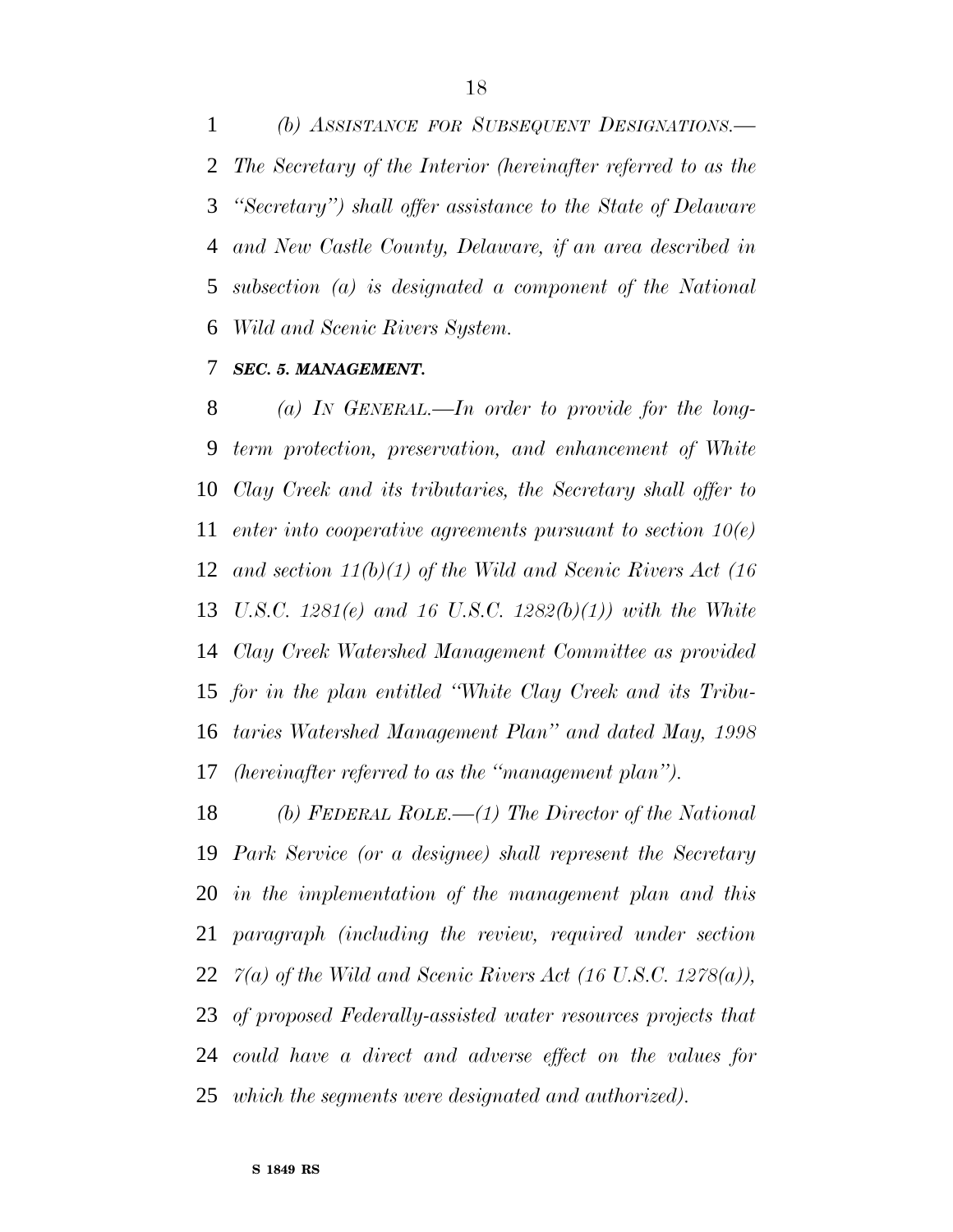*(2) To assist in the implementation of the management plan and to carry out this Act, the Secretary may provide technical assistance, staff support, and funding at a cost to the Federal Government in an amount, in the aggregate, of not to exceed \$150,000 for each fiscal year.*

 *(c) COOPERATIVE AGREEMENTS.—Any cooperative agreement entered into under section 10(e) of the Wild and Scenic Rivers Act (16 U.S.C. 1281(e)) relating to any of the segments designed by section 3—*

 *(1) shall be consistent with the management plan; and*

 *(2) may include provisions for financial or other assistance from the United States to facilitate the long-term protection, conservation, and enhancement of the segments.*

 *(d) COMPREHENSIVE MANAGEMENT PLAN.—The man- agement plan shall be deemed to satisfy the requirements for a comprehensive management plan under section 3(d) of the Wild and Scenic Rivers Act (16 U.S.C. 1274(d)).*

 *(e) STATE REQUIREMENTS.—State and local zoning laws and ordinances, as in effect on the date of enactment of this Act, shall be considered to satisfy the standards and requirements under section 6(c) of the Wild and Scenic Riv-ers Act (16 U.S.C. 1277(c)).*